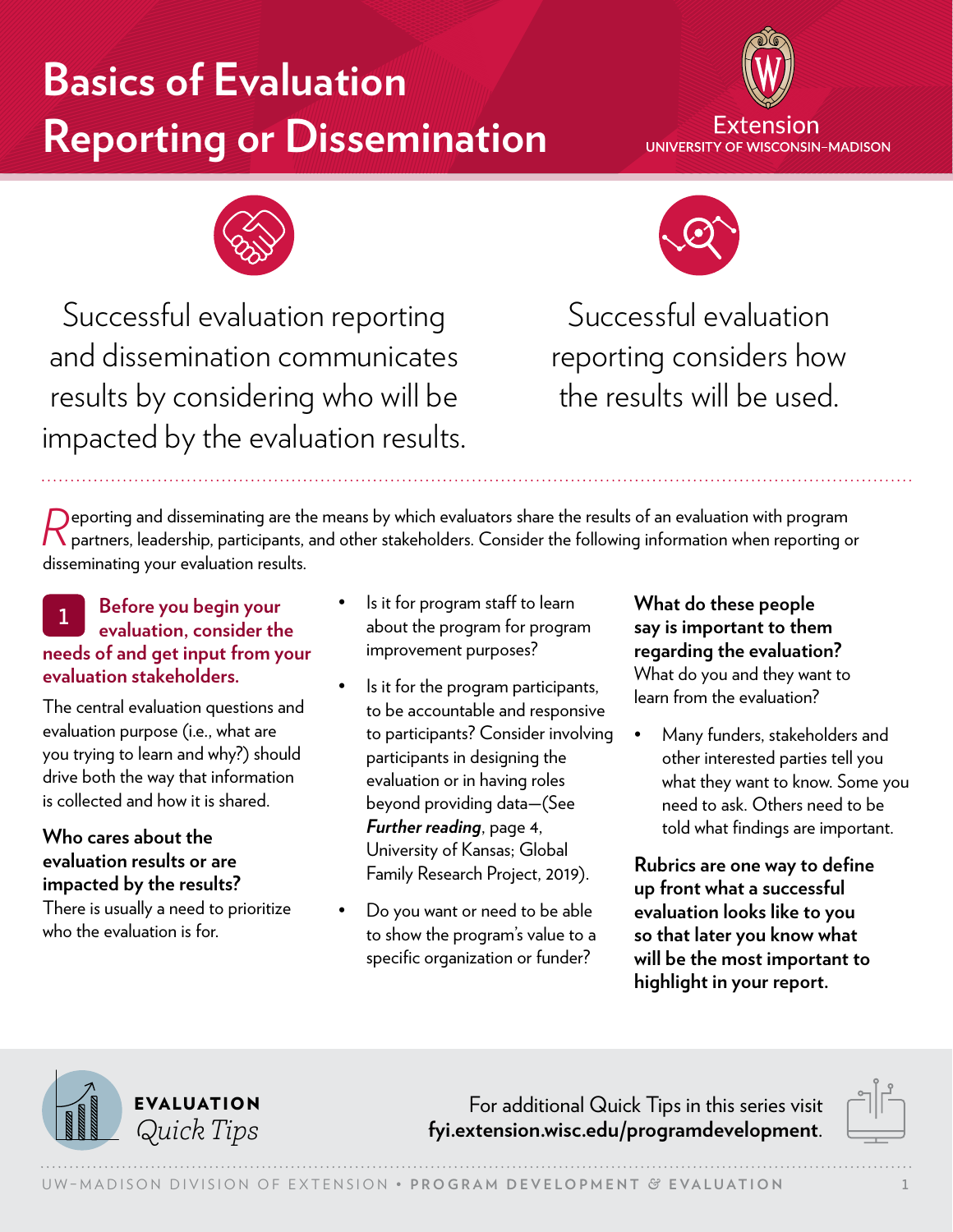*"Evaluative rubrics make transparent how quality and value are defined and applied. I sometimes refer to rubrics as the antidote to both 'Rorschach inkblot' ("You work it out") and 'divine judgment' ("I looked upon it and saw that it was good")-type evaluations."* —JANE DAVIDSON

## <sup>2</sup> **How can the results most effectively be shared and utilized?**

**Be creative about how to share evaluation results. For example:** 

- Involve users in the evaluation so that the buy-in is natural and that you're not relying on them to read a final report later. Involvement could vary from helping design the evaluation to collecting or analyzing data. Data jams create spaces to work together on data analysis projects. (See *[Further reading](#page-3-0)*, page 4).
- Most readers/users of evaluation care most about the key takeaway results and next steps. As such, consider using "flipped evaluation reports" where results are presented first and methods follow (opposite of traditional scientific papers).
- If the purpose is program improvement, perhaps spend less time on a polished report and more time scheduling and facilitating meetings with those who lead and implement the program. Discussing the results and brainstorming

proposed changes will likely be more impactful than emailing a report out and hoping that someone acts on it.

If you are reporting to a funder and they do not have a template they want you to follow, consider creating 1-2 page highlight documents to ensure that busy leaders, legislators, etc., will at least see the main points. This can be a supplement to a longer report so that the detailed data and methods are still available for reference or when there are questions. Sometimes starting with a shorter report and seeing what questions the evaluation users still have can drive your next steps, rather than making assumptions about what people want to see. That said, it is your duty as an evaluator to act with honesty and transparency, and to share results that may be uncomfortable, e.g., areas for program improvement, truths about who the program is not working well for and why, who the program is and is not reaching, etc. (American Evaluation Association, 2018).

<sup>3</sup> **Describe methods and results appropriately so that the user understands what was done, what was found, and can come to their own conclusions about the credibility of your evaluation.**

Knowing your audience (#1 on page 1) will help you decide how much detail to go into regarding methods or any reporting of statistical results.

#### **Methods**

Give your audience important details of the evaluation.

- *• What & Why—*Your central evaluation question(s) and purpose for the evaluation, and how these were determined.
	- » Give some brief context on the program itself for readers who may not be familiar with the program that was evaluated.
- *• Who—*Your source(s) of information, including sample size and response rate. Include demographics of evaluation participants. If your evaluation is with program participants, what do you know of who participated in the program versus who responded to the evaluation?
- *• How, Where & When—*Your data collection methods, the locations from which you collected data, and the time frame you collected the data.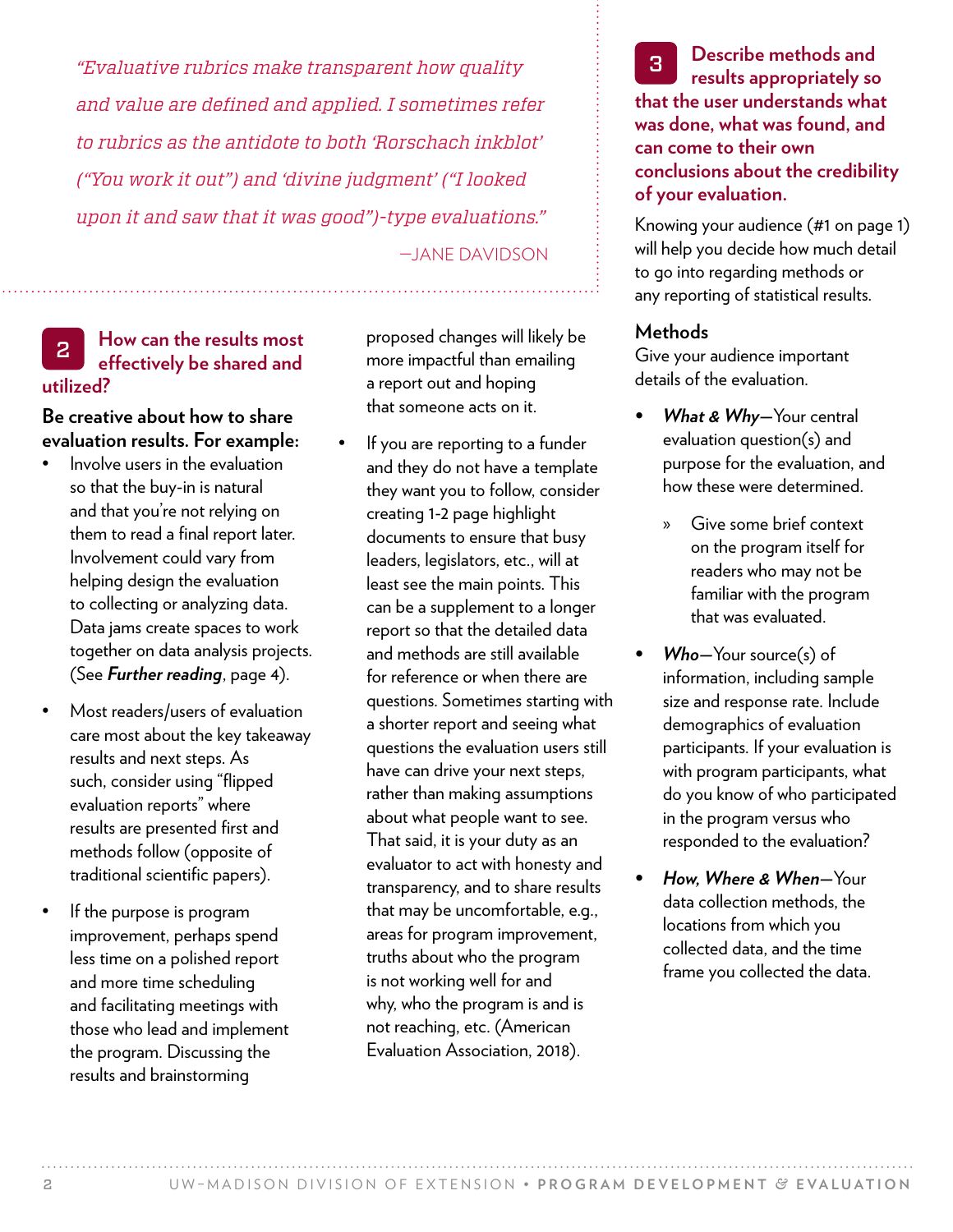#### **Results**

- Identify which points are critical to make.
- Use visuals to draw users to these points. Search for "data visualization" online to learn more.
- Even though you have a "methods" section, it's important to be clear in the "results" section about the way questions were asked. Since the reader/user is likely not reviewing the data collection tools or protocols while reviewing results, it is your responsibility to represent the results appropriately. Using language directly from the survey or interview can help a reader—e.g., "\_\_% of farmers who participated in the evaluation said that as a result of the program, they planted cover crops this year as opposed to leaving their fields empty."
- Be precise when you use the word "significant". With some audiences, "significant" could imply that you used hypothesis testing and statistics.

#### <sup>4</sup> **What else should be included?**

- Clear takeaways, recommendations, and/or next steps: Just like a scientific study does not end with *Results* but goes on to *Discussion*, an evaluation should not end with simply stating the results.
- The evaluation's limitations and assumptions—e.g., address how the evaluation could have been improved.

#### **Nice. Email sent. Dissemination complete.**



Creative Commons (CC BY-NC).

# <sup>5</sup> **Ask, adapt, and iterate. Evaluate the evaluation reporting and dissemination.**

Consider applying pilot testing principles to evaluation reporting there are strengths in asking both people who are familiar and unfamiliar with the project. Is it easy to understand? What do you take away? How can this be improved? In what other formats and venues should I communicate this information?

For those familiar with the project— Can these results be acted upon? Did you answer the big picture question(s) you set out to answer?

Then, improve your dissemination by making changes that reflect their feedback.

# Tips

- Include the date (month and year) on reports and presentations.
- Credit partners; work with them to appropriately represent their contributions.